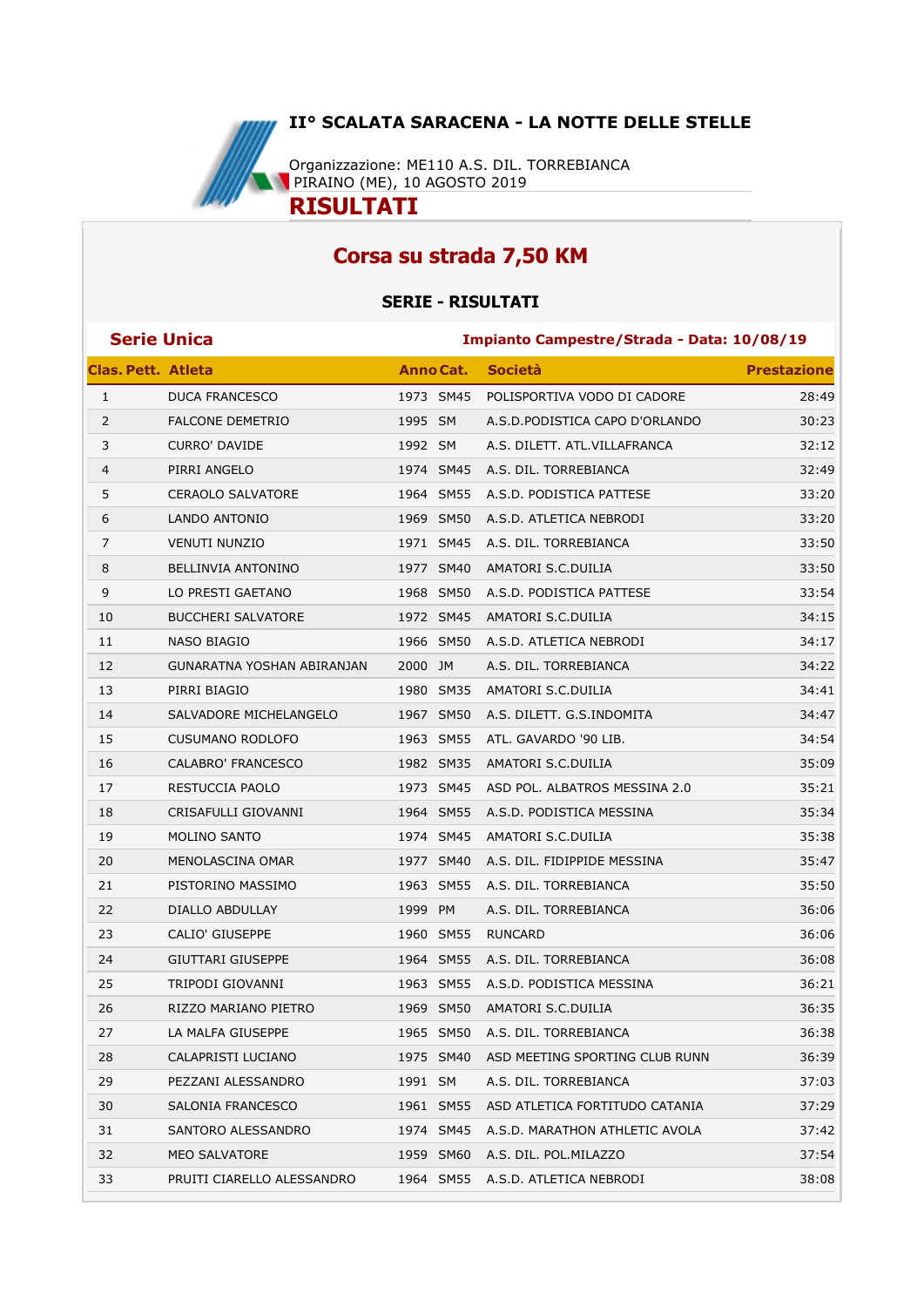| 34 | SUKHARYNA NADIYA          |           | 1975 SF40 A.S. DIL. TORREBIANCA     | 38:24 |
|----|---------------------------|-----------|-------------------------------------|-------|
| 35 | COULIBALY IBRAHIM         | 2002 AM   | A.S. DIL. TORREBIANCA               | 38:24 |
| 36 | <b>MAIO GIUSEPPE</b>      | 1953 SM65 | A.S. DIL. POL.MILAZZO               | 38:35 |
| 37 | AQUILIA MAURIZIO          | 1976 SM40 | A.S.D. ATLETICA NEBRODI             | 38:38 |
| 38 | PARLAVECCHIO ANTONIO      | 1973 SM45 | A.S. DIL. TORREBIANCA               | 38:54 |
| 39 | ZIMBARO PIERFRANCESCO     | 1963 SM55 | A.S. DIL. TORREBIANCA               | 38:54 |
| 40 | <b>GIORGIANNI LUCA</b>    | 1965 SM50 | AMATORI S.C.DUILIA                  | 39:09 |
| 41 | <b>CURRIERI DANIELE</b>   | 1981 SM35 | ASD MEETING SPORTING CLUB RUNN      | 39:33 |
| 42 | CORDARO ANTONINO          | 1968 SM50 | A.S. DIL. TORREBIANCA               | 39:37 |
| 43 | MUCELLA DE GAETANO ANGELO | 1973 SM45 | ASD MEETING SPORTING CLUB RUNN      | 39:45 |
| 44 | <b>IRATO SALVATORE</b>    | 1956 SM60 | A.S. DIL. POL.MILAZZO               | 39:56 |
| 45 | <b>SCILIPOTI GIUSEPPE</b> | 1977 SM40 | AMATORI S.C.DUILIA                  | 40:08 |
| 46 | COLAFATI FRANCESCA        | 1981 SF35 | A.S. DIL. FIDIPPIDE MESSINA         | 40:32 |
| 47 | <b>BARTOLONE CARMELO</b>  | 1969 SM50 | AMATORI S.C.DUILIA                  | 41:03 |
| 48 | <b>ALAMPI OMAR</b>        | 1976 SM40 | <b>ATLETICA BARBAS</b>              | 41:06 |
| 49 | DI DIO GIUSEPPE           | 1975 SM40 | ASD MEETING SPORTING CLUB RUNN      | 41:08 |
| 50 | TERNULLO DOMENICO         | 1968 SM50 | A.S.D. ATL.TRE COLLI SCICLI         | 41:17 |
| 51 | CATALFAMO FRANCESCO       | 1951 SM65 | A.S. DIL. POL.MILAZZO               | 41:36 |
| 52 | CAMPO MARIANO             | 1964 SM55 | A.S. DIL. TORREBIANCA               | 41:44 |
| 53 | <b>GALLETTA FORTUNATO</b> | 1999 PM   | A.S. DIL. TORREBIANCA               | 41:59 |
| 54 | CATANIA VALENTINA         | 1985 SF   | ASD MEETING SPORTING CLUB RUNN      | 41:59 |
| 55 | <b>SALVO SALVATORE</b>    | 1952 SM65 | A.S. DILETT. ATL.VILLAFRANCA        | 42:15 |
| 56 | SCIASCIA GIORGIA          | 1979 SF40 | ASD MEETING SPORTING CLUB RUNN      | 42:26 |
| 57 | CANTU' VICTOR             | 1960 SM55 | RUNCARD                             | 42:37 |
| 58 | MIDURI SALVATORE          | 1948 SM70 | A.S. DILETT. ATL.VILLAFRANCA        | 42:39 |
| 59 | ZIMBARO ALESSANDRA        | 1993 SF   | A.S. DIL. TORREBIANCA               | 42:50 |
| 60 | SILIPIGNI MARIA           | 1975 SF40 | A.S. DIL. TORREBIANCA               | 42:55 |
| 61 | TRIFIRO' DOMENICA LUCIA   | 1970 SF45 | A.S. DILETT. G.S.INDOMITA           | 43:36 |
| 62 | LEPORE DOMENICO           |           | 1974 SM45 A.S. DILETT. G.S.INDOMITA | 43:36 |
| 63 | PARATORE ROSA             | 1970 SF45 | A.S.D. PODISTICA PATTESE            | 43:43 |
| 64 | TOPORKOVA SVITLANA        | 1969 SF50 | A.S.D. PODISTICA PATTESE            | 44:23 |
| 65 | RAPPAZZO ANTONINO         | 1969 SM50 | A.S. DIL. POL.MILAZZO               | 44:26 |
| 66 | FOGLIANI ALESSANDRA       | 1977 SF40 | A.S.D. ATLETICA NEBRODI             | 44:43 |
| 67 | MILANO MANUELA            | 1982 SF35 | A.S.D. PODISTICA MESSINA            | 45:25 |
| 68 | SANTORO GIUSEPPE          | 1990 SM   | A.S. DIL. TORREBIANCA               | 46:12 |
| 69 | ARFELI ANTONINO           | 1978 SM40 | A.S. DIL. ATL.MONDELLO              | 46:18 |
| 70 | <b>TRISCARI ANGELA</b>    | 1988 SF   | A.S. DIL. TORREBIANCA               | 46:21 |
| 71 | FERRAROTTO CARLO          | 1964 SM55 | A.S. DIL. TORREBIANCA               | 46:23 |
| 72 | CARUSO DANIELE            | 1976 SM40 | A.S. DIL. TORREBIANCA               | 46:56 |
| 73 | GIULIANO VITTORIO         | 1942 SM75 | A.S. DIL. POL.MILAZZO               | 47:01 |
| 74 | ALOI GIANLUCA             | 1969 SM50 | ASD MEETING SPORTING CLUB RUNN      | 47:01 |
| 75 | CUNDARI ALICE             | 2002 AF   | A.S. DIL. TORREBIANCA               | 47:24 |
| 76 | D'ONOFRIO ROSARIO         | 1951 SM65 | ASDATL. ISAURA VALLE DELL'IRNO      | 48:02 |
| 77 | LA MALFA ROSARIA LUCIA    | 1969 SF50 | ASD MEETING SPORTING CLUB RUNN      | 48:11 |